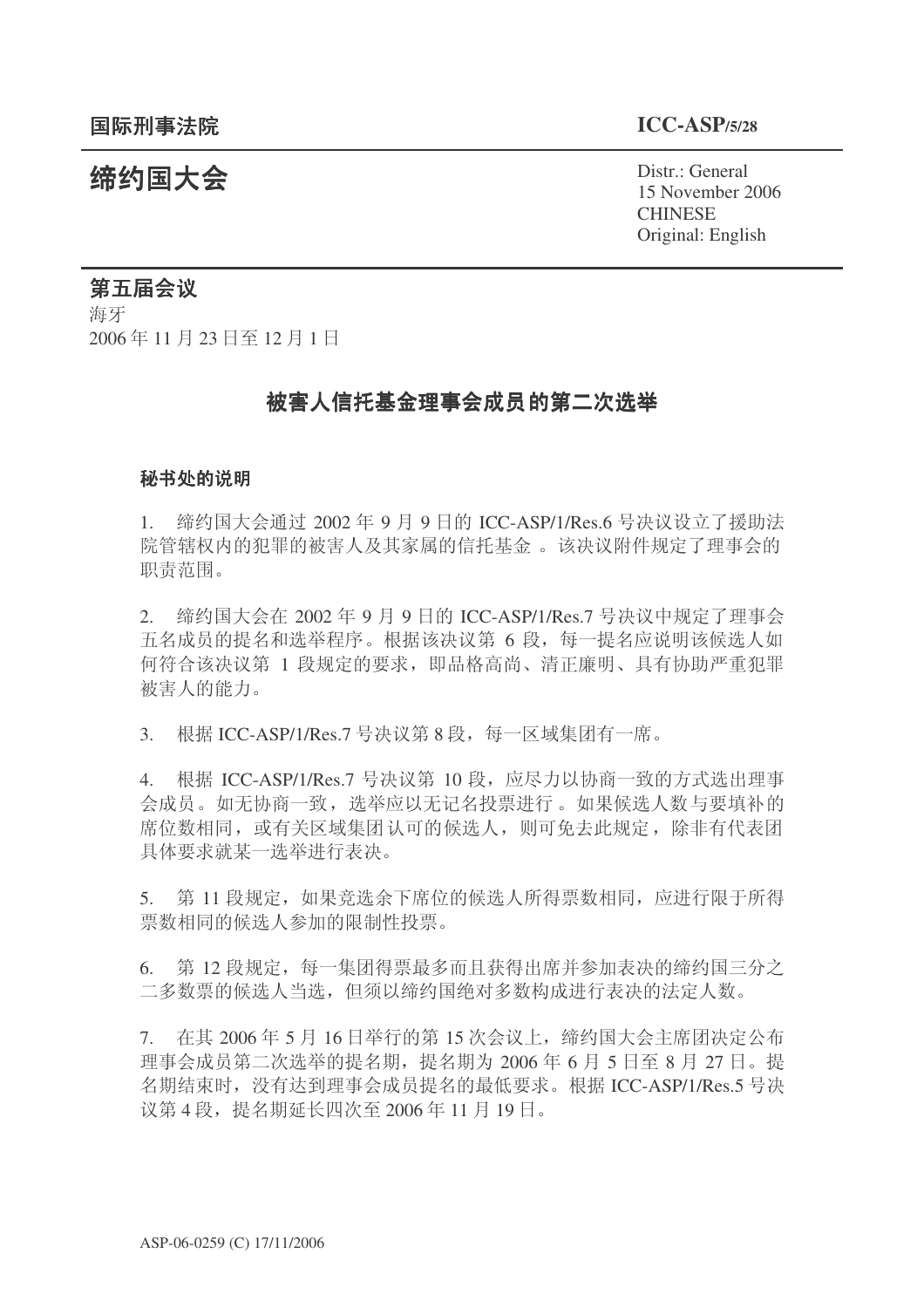8. 截至 2006年10月29日, 收到了以下提名1:

## 非洲国家

- 阿卜杜拉耶·巴里先生(布基纳法索)
- 德斯蒙德 · 图图大主教 (南非)

# 亚洲国家

- 没有收到提名

# 东欧国家

- 维克托·古米先生(阿尔巴尼亚)
- 塔得乌什·马佐维耶茨基先生(波兰)

## 拉丁美洲和加勒比国家集团

- 阿瑟 N.R. 罗宾逊先生(特立尼达和多巴哥)

### 西欧和其他国家

- 西蒙·维尔女士(法国)

9. 根据 ICC-ASP/1/Res.7 号决议第 7 段, 关于候选人的资料以及附带文件载于 本说明的附件中。

 $^1$  2006年9月29日,肯尼亚政府撤销了对候选人 Amos Wako 先生的提名。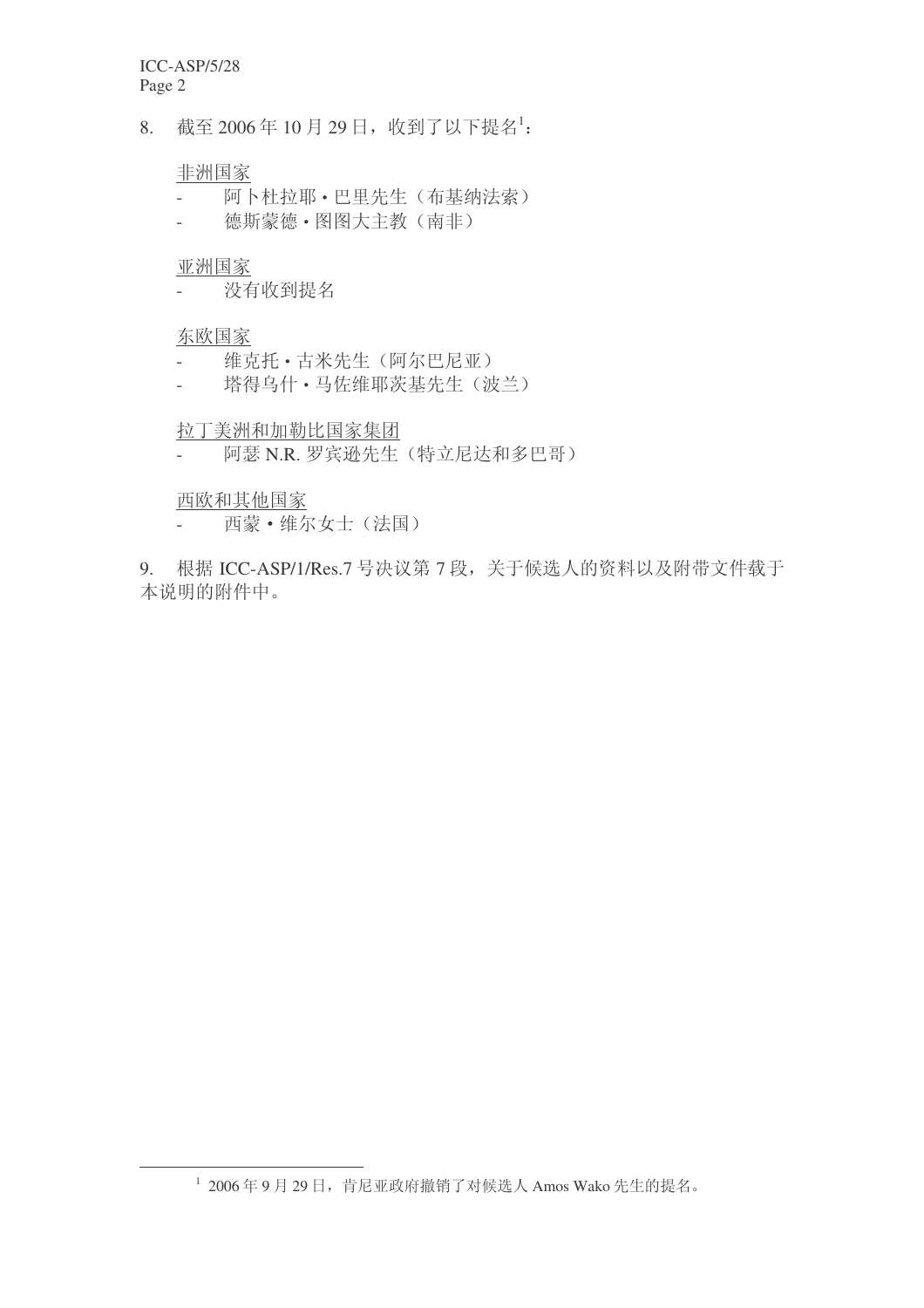# 附件

# A. 阿卜杜拉耶·巴里先生(布基纳法索)

# 2006 年 8 月 17 日布基纳法索常驻联合国代表团 给缔约国大会秘书处的 普通 ✻Ӯ

[原件: 法文]

布基纳法索常驻联合国代表团向国际刑事法院罗马规约缔约国大会秘书处 致意,并谨通知如下: 布基纳法索政府决定提 名阿卜杜拉耶 · 巴里为候选人, 参加法院被害人信托基金理事会成员的选举。

#### 资历说明

#### 公民身份

| 姓:       | 巴里              |
|----------|-----------------|
| 名:       | 阿卜杜拉耶           |
| 出生日期和地点: | 1955年, 巴恩 (亚腾加) |
| 国籍:      | 布基纳法索           |
| 婚姻状况:    | 已婚, 四名子女的父亲     |

#### 学校教育、培训和课程

- 1961-1969年 巴恩公立小学(亚腾加): 小学证书。
- 1969-1973 年 瓦希古亚 Antoine Roche 中学: 中学的第一阶段。
- 1973-1976年 瓦加杜古 Philippe Zinda Kaboré Lycée: A4 级学士学位。
- 1976-1981 年 位于洛美的贝宁大学(多哥): 司法专业, 法学士和法学硕士。
- 1981-1983年 巴黎国立法官学院(法官): 法官文凭。
- 1991年 突尼斯宪法国际研究院(突尼斯): 获得证书。
- 白 1983 以来 在欧洲、非洲参加了大量的人权、毒品、洗钱和军火贸易等方面 的专业培训。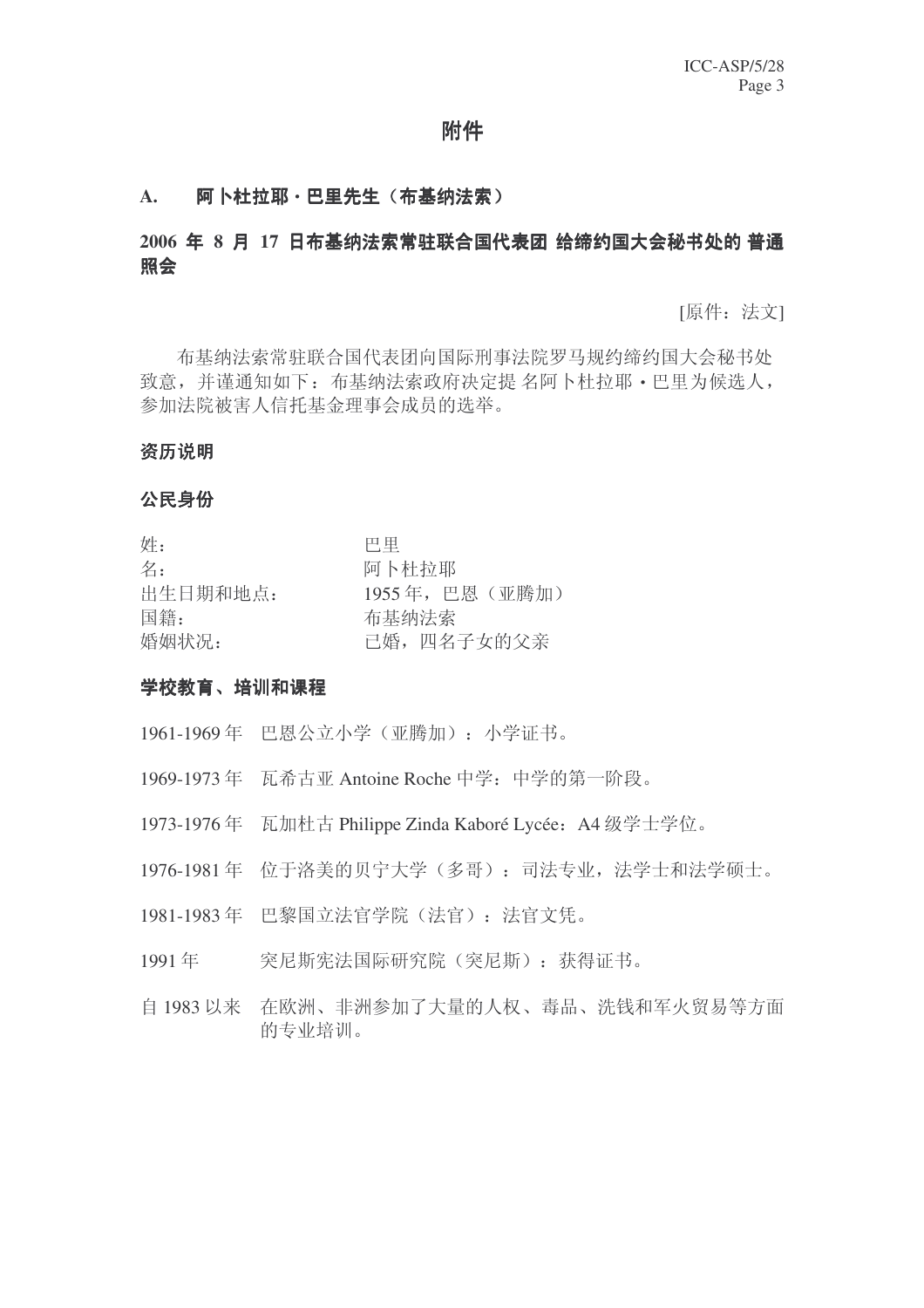#### 履历

1983-1985 年 在代杜古下级法院任国家检察官。

职能 - 在该下级法院代表检察官办公室:

- 接受申诉和控告,并决定要采取的行动步骤:
- 为调杳和起诉刑事犯罪而采取或使别人采取必要的行动:
- 监督该下级法院管辖的法警官兵的行动:
- 对警察进行直接监督。
- 1985-1986年 在瓦加杜古下级法院担任国家检察官。
- 职能 同上, 但是管辖的地区更大。
- 1986-1987 年 司法部秘书长。
- 职能 协助部长执行司法部的政策:
	- 确保政府与外部实体以及司法部各司之间的行政和技术合作:
	- 管理司法部与其他各部、政府和部长会议总秘书处以及其他国 家机构之间的技术关系:
	- 被授权签署与司法部日常工作有关的所有文件。
- 1987-1989 年 国家高等法院政府专员。
- 职能 在高等法院代表检察官办公室。
	- 以此身份起草结论稿, 供在分配给该法院的所有案件中讲行口 头宣读。
- 1989-1992年 司法部秘书长。

职能 与上述 1986 至 1987 年的职能相同。

1992-1994年 最高法院检察官。

- 职能 积烯 化硫酸钠 化硫酸铵 化硫酸 医精神性 化硫酸钠 检察官的发言人。
- 1994-1995 年 议会关系部秘书长。
- 职能 除部委(如司法部) 秘书长的传统职能外, 还特别负责该部与议 会的技术关系。
- 1996-1999 年 布基纳法索最高法院政府专员和高等法院成员
- 职能 起草结论文字稿, 供在最高法院行政庭的听证会上进行口头宣 读: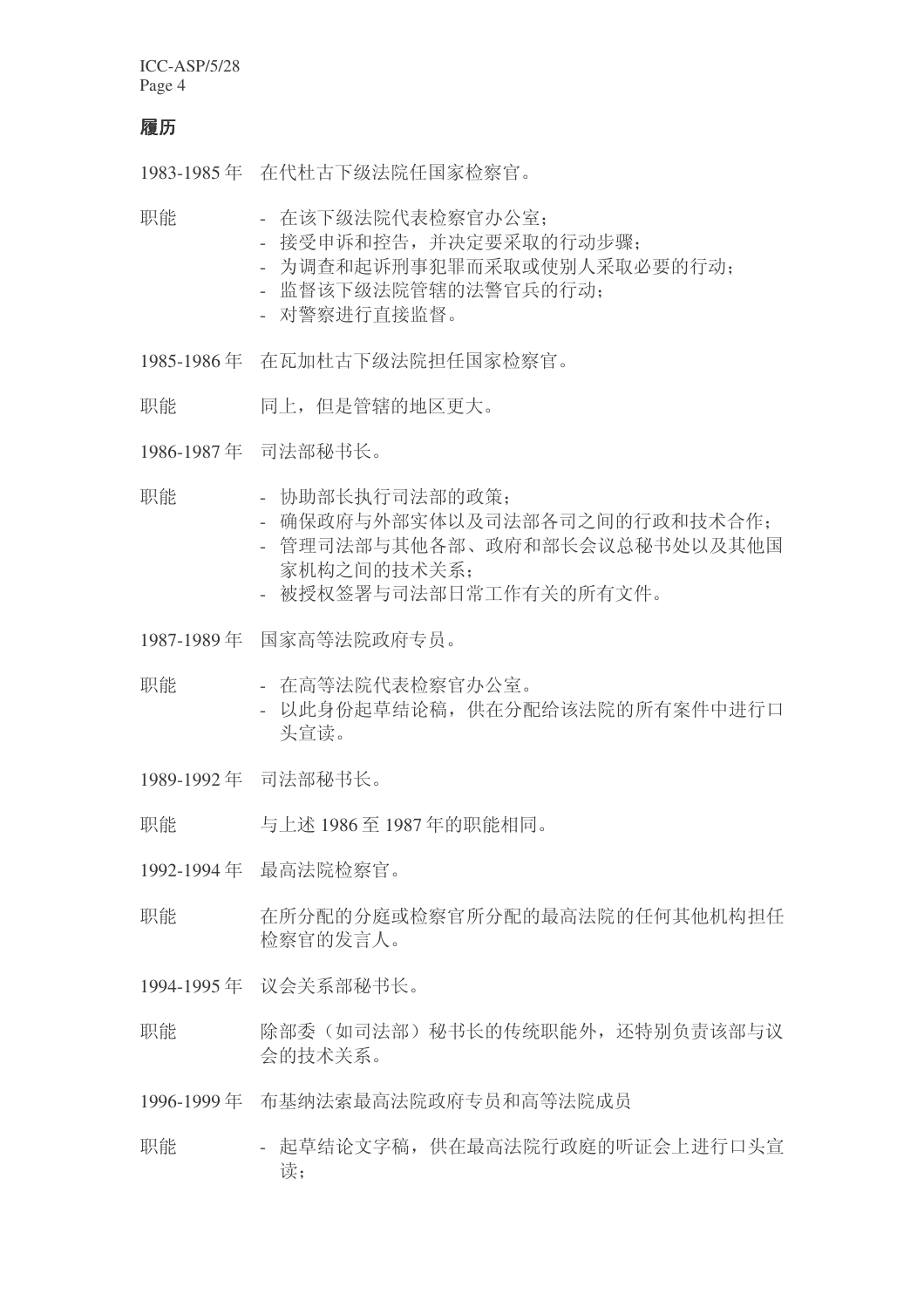- 根据法律采取一切必要行动确定真相:

- 负责程序问题, 特别是宣布一项调查无效。

1999年 瓦加杜古上诉法院检察官——最高司法委员会成员。

职能 - 本人或通过其代表在上诉法院和上诉法院的巡回法庭代表检察 官办公室:

- 确保刑法在全国得到执行:
- 采取或使人采取一切必要行动起诉刑事犯罪:
- 监督所管理的国家检察官的活动:
- 监督上诉法院管理的法警官兵的活动。

1999-2005 年 瓦加杜古军事法庭政府专员。

- 职能 在军事法庭中履行检察官办公室的职责:
	- 采取或使人采取一切必要行动在军事法庭起诉刑事犯罪。

# 教学经历

- 1987-1997年 瓦加杜古大学法律系和瓦加杜古国家警察学院 兼职刑事诉讼讲 师。
- 1997-2004年 国家行政和司法学院以及瓦加杜古公共卫生学院兼职刑法和刑事 诉讼讲师。

# 语文

# 法文

写作 很好 阅读 很好 口语 很好

# 英文

写作 一般 阅读 较好 口语 一般

# 西班牙文

写作 有基本知识 阅读 有基本知识 口语 有基本知识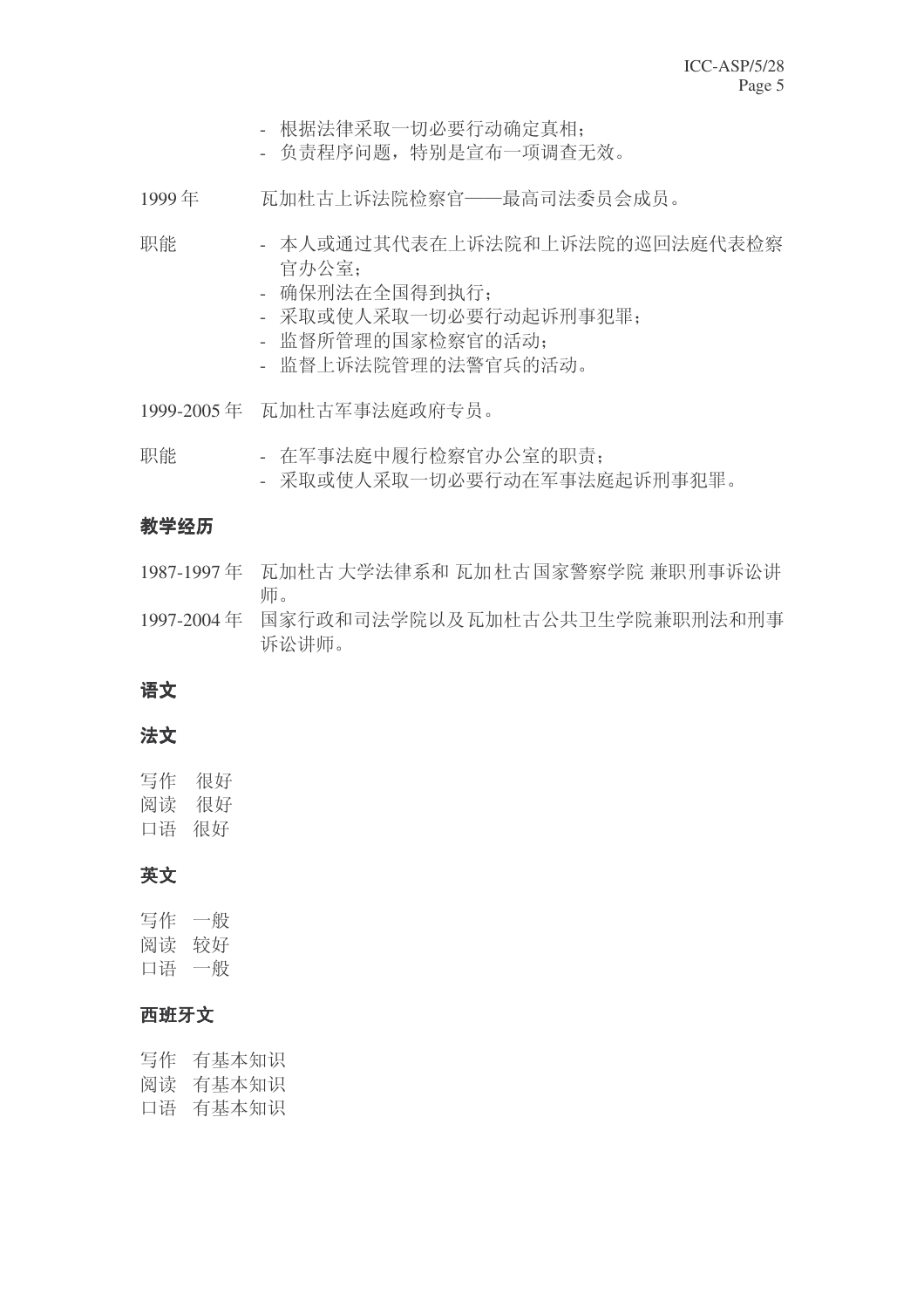## B. 维克托·古米 先生 (阿尔巴尼亚)

## 2006年8月22日阿尔巴尼亚司法部长给缔约国大会秘书处的照会

[原件:英文]

阿尔巴尼亚共和国司法部向缔约国大会秘书处致意,关于缔约国大会主席 团 2006年 5 月 16 日有关选举被害人信托基金理事会成员的决定, 阿尔巴尼亚 共和国如能参加这一重要的理事会将深感荣幸。相信这是最有效地帮助犯罪被 害人及其家属的最好方法。

阿尔巴尼亚共和国司法部提名阿尔巴尼亚法典编纂 总司司长维克托 • 古米 先生为候选人,他符合所有的必要条件,因为他品格高尚、清正廉明,而且我 们完全相信他具有协助严重犯罪的被害人的能力。古米先生的简历附后。

#### 资历说明

| 姓:    | 古米        |
|-------|-----------|
| 名:    | 维克托       |
| 出生日期: | 1973年1月1日 |
| 国籍:   | 阿尔巴尼亚     |

#### 履历

| 2006 至今         | 司法部法典编纂总司司长。             |
|-----------------|--------------------------|
| $2002 - 2006$ 年 | 阿尔巴尼亚议会法律部部长。            |
| $1999 - 2001$ 年 | 阿尔巴尼亚议会法律顾问。             |
| $1999 - 2001$ 年 | 欧洲安全与合作组织议会阿尔巴尼亚议会代表团秘书。 |
| 1999-现在         | 地拉那大学法律系立法起草讲师。          |
| $1999 - 2001$ 年 | 官方出版物中心委员会成员。            |

#### 资历

| 1992-1996年      | 获地拉那大学法律系文凭。                    |
|-----------------|---------------------------------|
| 1996年           | 发表关于"1912-1996 年在阿尔巴尼亚建立人权 "的论文 |
|                 | (特等)。                           |
| 2000年           | 参加美国大使馆和弗雷泽尔参议员(密西西比州)为议会工      |
|                 | 作人员组织的培训班。                      |
| 2000年           | 获国际皇家公共行政学会(伦敦)颁发的立法起草证书(特      |
|                 | 等)。                             |
| 1997-2006年      | 参加由欧洲理事会、欧洲安全与合作组织、北大西洋公约组      |
|                 | 织等组织的各种大会、研讨会和会议。               |
| $2001 - 2002$ 年 | 联合王国艾塞克斯大学国际人权法法学硕士。            |
|                 |                                 |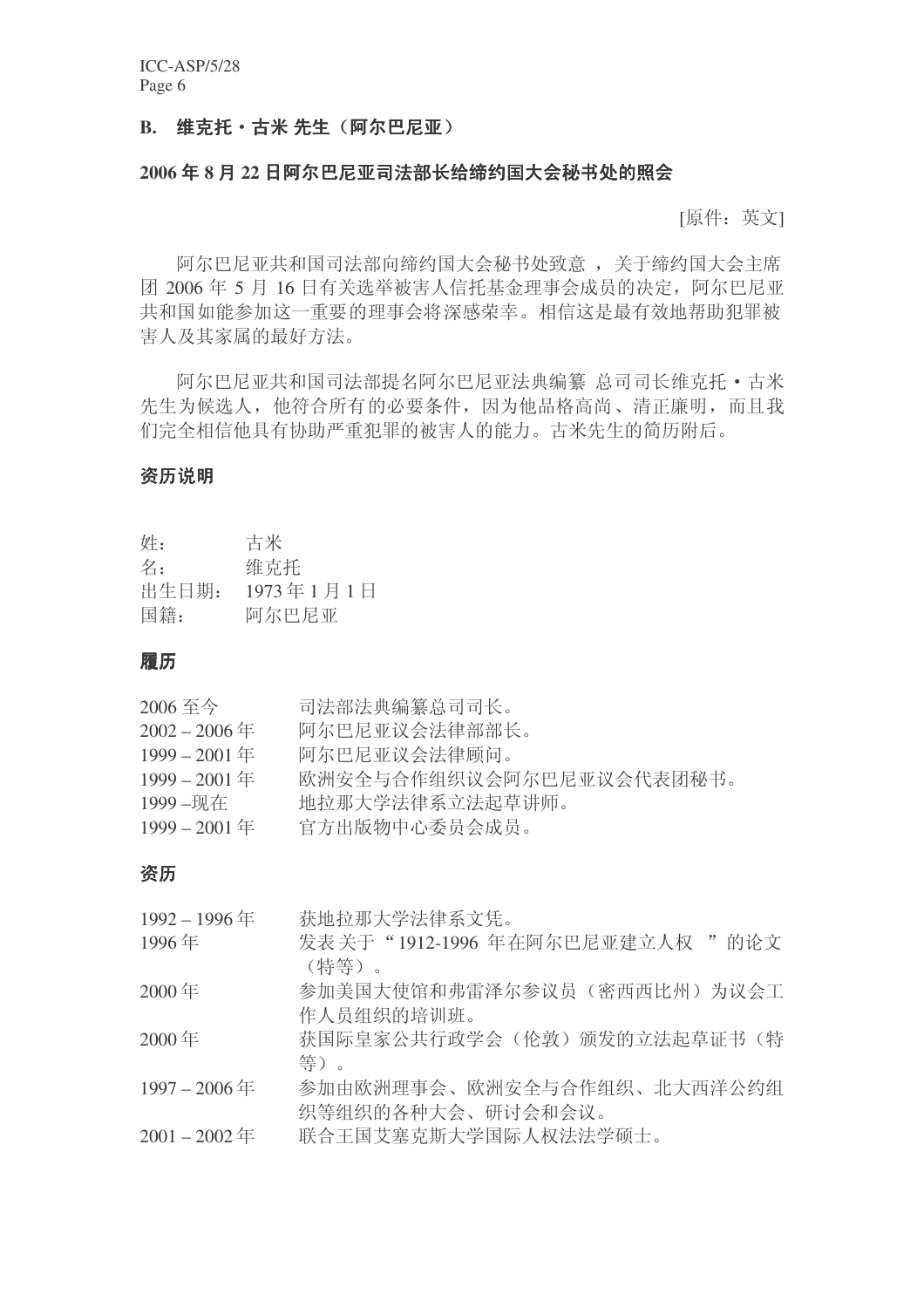# 出版物

*Investigating Committees in the Albanian Parliament, 1990-2000,* published in the Justice Journal.

*Interpellations and questions- an important side of parliamentary control*, published in Parliamentary Right and Legal Policies Journal.

*Human Right and the Albanian State in 1912*, published in Human Rights Journal.

*Guide in the Albanian Parliament,* published in cooperation with the International Republican Institute.

Legislative drafting lectures for third year students of the Law Faculty.

"Law making process in the Republic of Albania" – rapporteur in the colloquium held in Athens 2001 by Cacos Foundation.

*International remedies for protection of human rights,* paper published in the Student Supplement of the Human Rights Law Review, United Kingdom.

"National Human Rights Institutions" – lecturer in the seminar on human rights organized in May 2004 by Peoples' Advocate and the Office of the United Nations Commissioner for Human Rights.

*Article 11 of the European Convention on Human Rights,* paper to be published in the Legal Quarterly 'Tribuna Juridike'.

*The Parliament and the security sector*, paper published in DCAF book 2003.

*Training of Electoral Tribunal,* May 2005, and co-author of the *Handbook for judges on electoral legislation,* 2005.

# 其他经历

- 欧洲安全与合作组织财产法专家:
- 欧洲安全与合作组织选举法专家——技术专家小组成员:
- 欧洲安全与合作组织短期选举观察员;
- 起草新程序规则技术专家组组长。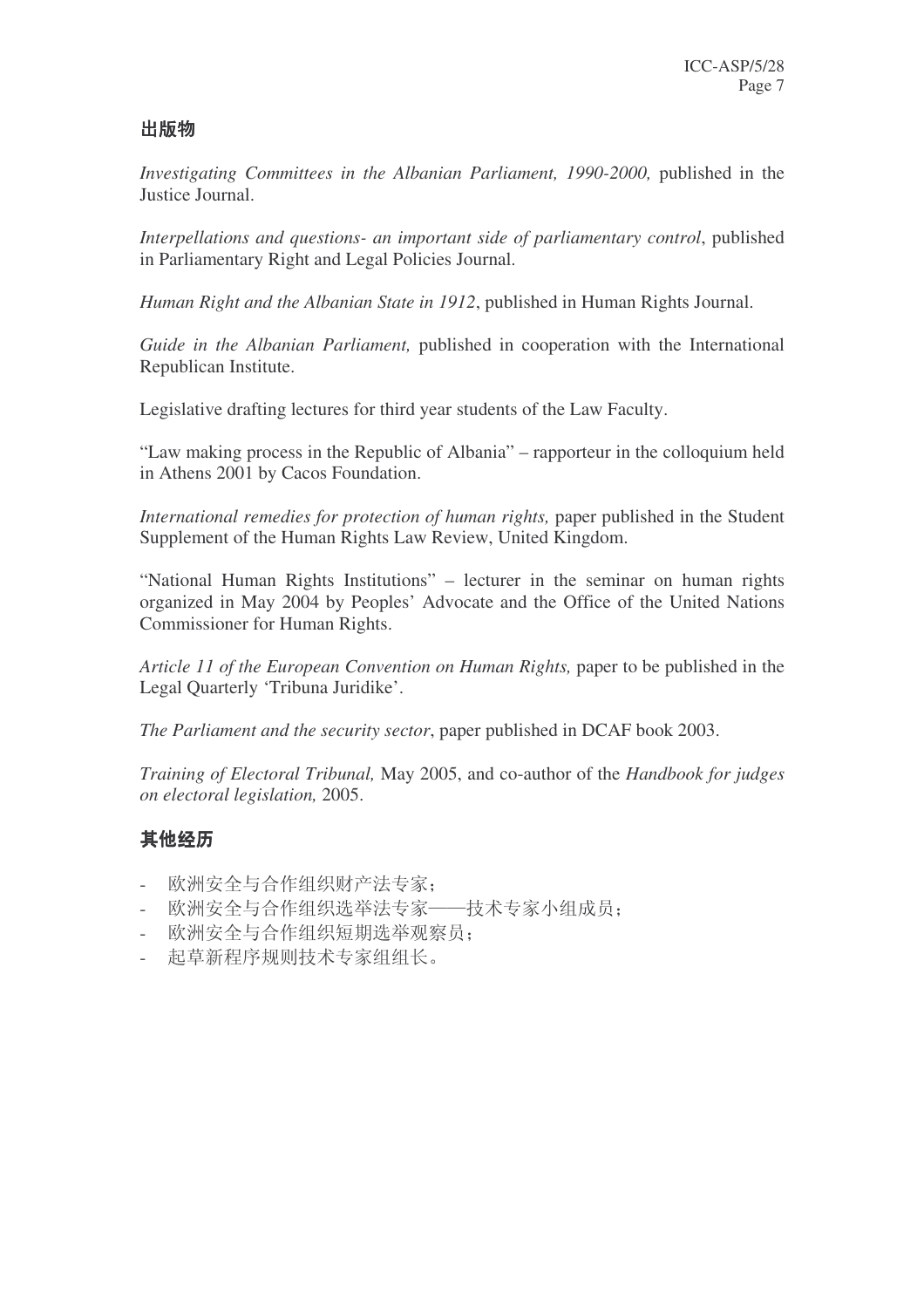## C. 塔得乌什·马佐维耶茨基先生(波兰)

#### 2006年8月25日波兰驻荷兰大使馆给缔约国大会秘书处的普通照会

[原件:英文]

波兰共和国大使馆向国际刑事法院罗马规约 缔约国大会秘书处致意, 并谨 就秘书处 2006年6月5日 ICC-ASP/5/S/10 号照会通知如下: 波兰共和国提名塔 得乌什 • 马佐维耶茨基 先生为候选人, 参加在缔约国大会第五届会议期间举行 的选举,再次竞选被害人信托基金理事会成员。

塔得乌什 · 马佐维耶茨基 先生是波兰公民, 品德高尚, 公正廉明, 而且具 右协助严重犯罪被害人及其家属的能力, 这是缔约国大会 2002年9月9日关于 设立援助法院管辖权内的犯罪被害人及其家属的基金的 ICC-ASP/1/Res.6 号决议 附件第 3 段所要求的。塔得乌什·马佐维耶茨基先生是著名的"团结"运动发 起人之一, 使波兰和该区域发生了根本性的政治变化, 使得整个欧洲的"铁 慕"能够被摧毁。在他的政治生涯中,马佐维耶茨基先生曾在波兰议会担任许 多重要职务并被任命为波兰 新民主时期的首位总理。在国际舞台上, 他曾在南 斯拉夫战争期间担任联合国人权委员会前南斯拉夫人权状况的特别报告员 2003 年以来, 他一直是现在的信托基金理事会成员。马佐维耶茨基先生的杰出 经历和资历以及他对信托基金工作全力支持, 将极大地有助于新理事会的有效 和成功运作。

马佐维耶茨基先生的简历附后。

#### 资历说明

#### 个人简况

| 姓名: | 塔得乌什 • 马佐维耶茨基              |
|-----|----------------------------|
|     | 出生日期和地点: 1927年4月18日, 波兰普洛克 |
| 国籍: | 波兰                         |

#### 受教育情况

华沙大学法律系

#### 政治生涯

| $1991 - 2001$ 年 | 波兰议会成员: 议会宪法委员会和国防委员会成员以及欧  |
|-----------------|-----------------------------|
|                 | 盟—波兰联合议会委员会主席。              |
| 1989 – 1991 年   | 波兰共和国首位非共产党籍总理。             |
| 1989年           | 在与波兰共产党当局举行的圆桌会谈期间, 是主张民主的反 |
|                 | 对派领导人之一。                    |
| 1987年           | 地下组织"团结"工会全国执行委员会首席顾问。      |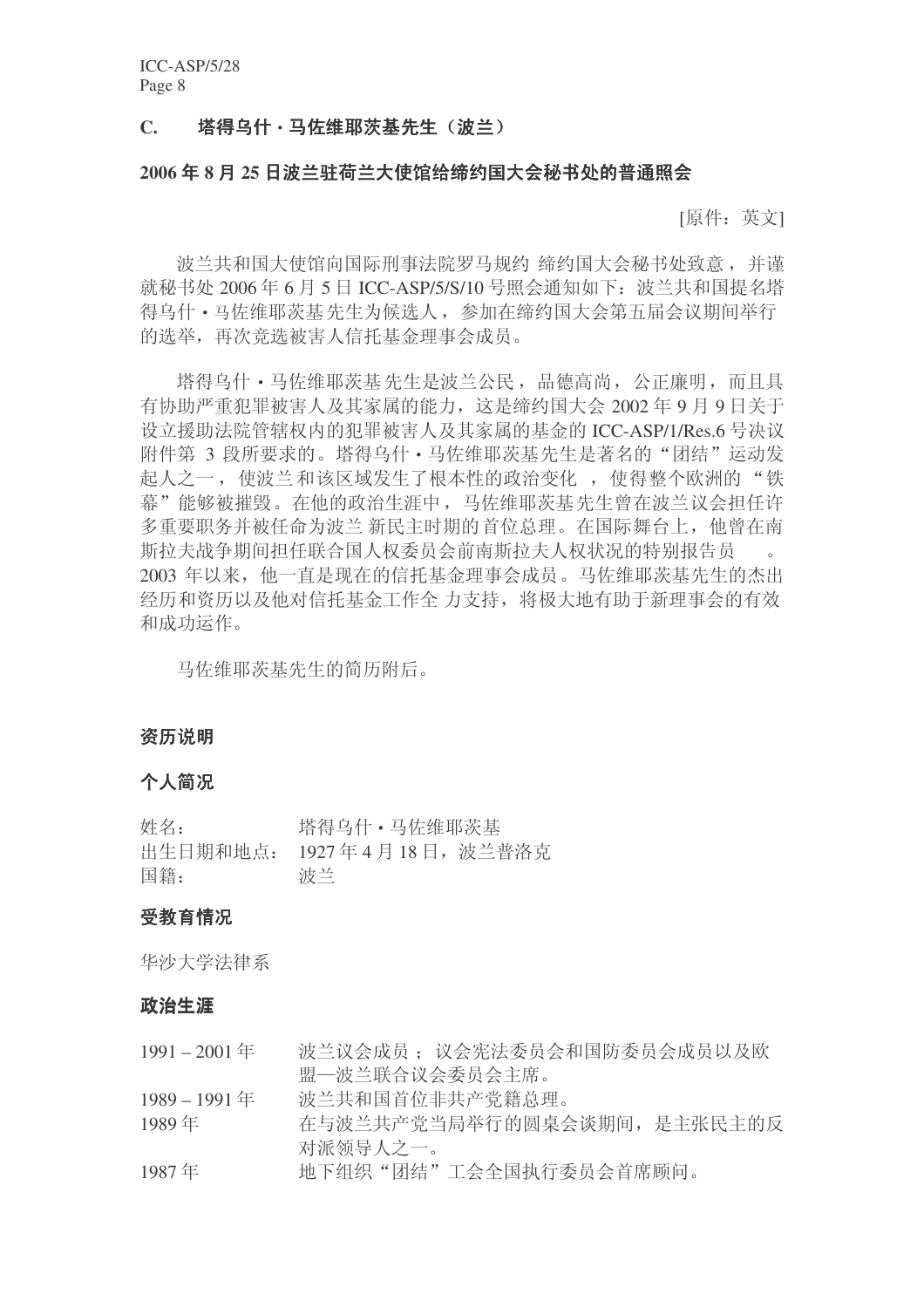1981-1982年 存波兰实施戒严令之后被共产党政权拘留。

1980年 专家委员会主任, 这是"团结"工会运动及其领导人瓦文萨 的顾问团体。

1961-1971年 波兰议会成员, 代表天主教反对派 ("Znak " 基督教民主 运动)。他以此身份抗议迫害 1968 年的学生运动和共产党 当局发起的反犹太主义运动。要求特别议会委员会对波兰沿 海城镇 1970年12月发生的大屠杀事件讲行调杳。

## 国际仟职

2003 年至今 国际刑事法院被害人信托基金理事会成员。

1992 – 1995 ᑈ 㘨ড়ҎᴗྨਬӮࠡफᮃᢝ乚ೳ ϞҎᴗ⢊މⱘ ⡍߿ਞ 员: 1995 年在发生了斯雷布雷尼警察大屠杀之后辞去了这 一职务, 以抗议国际社会袖手旁观。

## 其他经历

| 1991年至今 | 波兰罗伯特 • 舒曼基金会创立人委员会主席。     |
|---------|----------------------------|
| 1981年   | "团结周刊"的第一位编辑。              |
| 1958年   | 天主教社会文化月刊"Więź"的创始人和第一位编辑。 |

#### 荣誉

**荣誉博士:** 鲁汶大学 (1990 年) : 热那亚大学 (1991 年) : 吉森大学 (1993 年): 普瓦蒂尔大学((1994年): 埃克塞特大学(1998年): 以及华沙大学  $(2003 \pm 5)$ 。

获奖情况: 美国犹太大会自由奖 (1990 年): 吉奧尔吉奧 · 拉皮拉和平文化奖 (1991年): 普莱米奧•纳波利奖(1992年): 波兰一德国发展波德关系特别 贡献奖 (1994年): 圣阿道尔伯特奖 (1995年): 以及斯雷布雷尼察 1995 奖  $(2005 \pm 1)$ 

奖章: 波兰白鹰勋章 (1995年): 波斯尼尔盾徽勋章 (1996年): 法国荣誉军 闭勋章 (1997年): 以及匈牙利勋章 (1998年)。

#### 出版物

䆌䆎᭛ಯᴀ㨫˖*Crossroads and Values; Return to the Simplest Questions*; *Internment*; and *The Other Face of Europe.*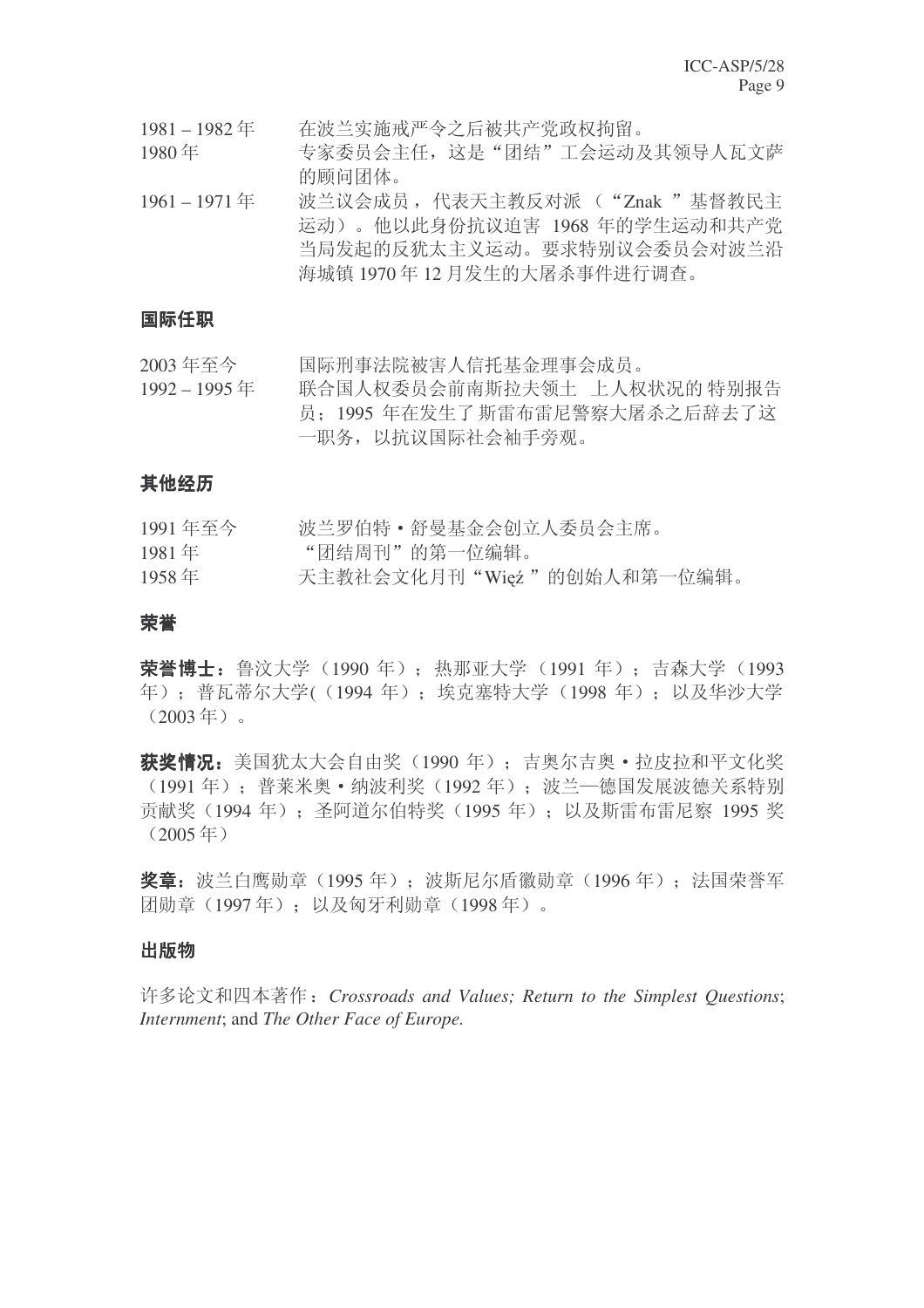### D. 阿瑟 N.R. 罗宾逊先生 (特立尼达和多巴哥)

# 2006 年 7 月 19 日特立尼达和多巴哥常驻联合国代表团给缔约国大会秘书处的 普通照会

[原件: 英文]

特立尼达和多巴哥共和国常驻联合国 代表团向国际刑事法院罗马规约缔约 国大会秘书处致意, 并荣幸地提及秘书处 2006年6月5日的 ICC-ASP/5/S/10 号 照会, 照会谈到, 缔约国大会主席团已为 选举被害人信托基金理事会成员确定 了提名期, 选举将在缔约国大会第五届会议上讲行。

當驻代表团也荣幸地 就此通知缔约国大会秘书处, 特立尼达和多巴哥共和 国政府已决定提名特立尼达和多巴哥共和国前总统和总理阿瑟 N.R. 罗宾逊先生 (T.C.,O.C.C.,S.C)再次参加被害人信托基金理事会的选举, 竞选分配给拉丁美 洲和加勒比国家集团的席位。阿瑟 N.R. 罗宾逊先生的简历附后。

秘书处将忆及, 缔约国大会主席团曾在 2006 年 5 月 16 日选举前总统罗宾 逊为被害人信托基金理事会成员, 填补哥斯达黎加奥斯卡 · 阿里亚斯 · 桑切斯 博士辞职后未完成的任期。

特立尼达和多巴哥政府坚信,考虑到前总统罗宾逊先生的专家资历、广泛 而又丰富的经历以及他的国际 声誉, 如果再次当选, 在理事会完成一个完整的 任期, 他将能够在理事会努力解除法院管辖权内犯罪被害人的痛苦的过程中, 更好地为理事会的工作做出宝贵的贡献。

还将忆及的是, 作为建立国际刑事法院的积极推动者, 阿瑟 N.R. 罗宾逊先 生 1989 年 12 月以特立尼达和多巴哥总理的身份在联合国大会上再次提出有必 要建立这样一个法院。他作为国际刑事法院和国际法规则的倡导者而做出的工 作得到了各国政府和非政府组织的广泛承认。

特立尼达和多巴哥拉和国政府坚信,特立尼达和多巴哥的这位杰出公民完 全符合 ICC-ASP/1/Res.7 号决议第 1 段所规定的信托基金理事会成员的提名和选 举标准。对于选举理事会来说,候选人必须"品格高尚、清正廉明,具有协助 严重犯罪被害人的能力"。

#### 资历说明

#### 个人情况

(阿瑟•拿破仑)雷蒙德•罗宾逊(T.C.O.C.C.S.C), 特立尼达和多巴哥 共和国前总统: 1926 年 12 月 16 日出生: 已故校长詹姆斯·亚历山大·安德 鲁 · 罗宾逊和艾米莉 · 伊莎贝拉 · 罗宾逊之子, 1961 年与帕特丽莎·罗林斯结 婚,有一子一女。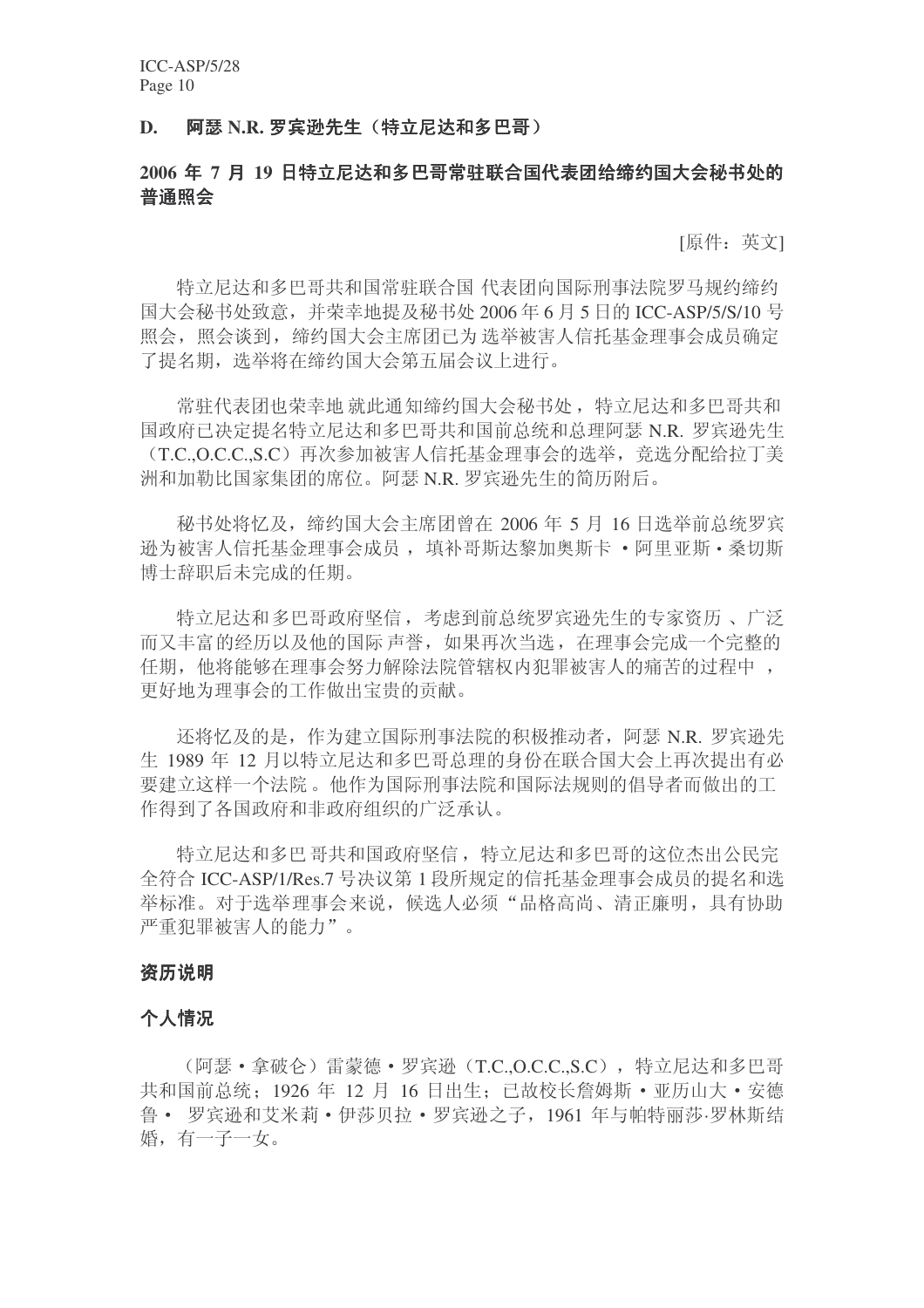## 受教育情况

多巴哥主教办的中学: 牛津圣约翰学院(荣誉研究员, 1988年): 法学士 (伦敦): 牛津大学硕士 (PPE) 。

## 从业经历

1955 年在 Inner Temple 取得律师资格: 1957-61 年特立尼达和多巴哥执业律 师。1956 年任人民民主运动党 (执政党) 财务主管: 1958 年任联邦议员: 1961-71 年以及 1976-80 年任多巴哥众议院议员: 1961-66 年任特立尼达和多巴 哥财政部长: 1967-70 年任特立尼达和多巴哥外交部长: 1971-86 年任民主行动 党主席: 1980-86 年任多巴哥议会主席: 1986-92 年任民主复兴联盟领导人: 1986-91 年任特立尼达和多巴哥总理: 1995-97 年任特命部长和多巴哥事务部 长: 1997-2003 年仟特立尼达和多巴哥总统。

## 参加过的组织

1959 年, 美国按 1941 年协定和赁的美国地区法律委员会: 1960 年, 工业 开发公司: 1960-62 年, 西印度大学理事会: 1972-87 年, 设立国际刑事法院基 金会主任: 1979 年, 联合国犯罪和滥用权力专家小组: 1994-96 年, 核时代和 平基金会顾问委员会; 1993-95 年, 议员全球行动联盟主席和执行委员。

# 获奖情况

优秀国际刑法奖, 国际刑事法院, 1997 年: 优秀人类发展奖, (与联合 国有关的) 国际人权和 人道主义 法大会, 1983 年: 表彰奖和弗雷曼 奖, Thousand Oaks 市, 加利福尼亚, 1987 年; 优秀服务奖, 加利福尼亚 Lutheran 大学, 1987 年: 弗雷曼奖: LA, 1988 年: 解放者勋章 (委内瑞拉), 1990 年: (Ife, 尼日利亚) Olokun Igbaro 族长及族长夫人 Patricia Robinson, Ye Ye Olokun Igbaro (Ife, 尼日利亚), 1991年: 尼日利亚 DCL Obafeni Awolowo 大 学荣誉奖, 1991 年: 骑士奖, 耶路撒冷促讲基督教大联合基金会皇家俄罗斯圣 约翰骑十勋章 (Brevet # R101992), 1992 年: 年度人物奖, 多巴哥图书馆委 员会之友, 1995年; 三叶十字奖章, 特立尼达和多巴哥共和国, 1997年; 民主 捍卫者奖, 全球行动议员, 1997 年; 加勒比集团勋章, 1998 年; 荣誉法学博 士, 西印度群岛大学, 1998 年; 国际刑法委员会荣誉副主席, 1999 年; 国家偶 像, 特立尼达和多巴哥共和国, 2002 年; 优秀和平领导人奖, 核时代和平基金 会, 2002 年: 银盘奖, 无正义即无和平: 美国荣誉奖章, 美国传记研究 院, 2003 年: 2003 年度人物, 美国传记研究院: 大十字勋章(巴拿马共和国), 2005 年: 建立国际刑事法院优秀工作者奖, 加勒比国家协会, 2005 年: 大十字 骑士勋章 (Orange-Nassau), 2005年。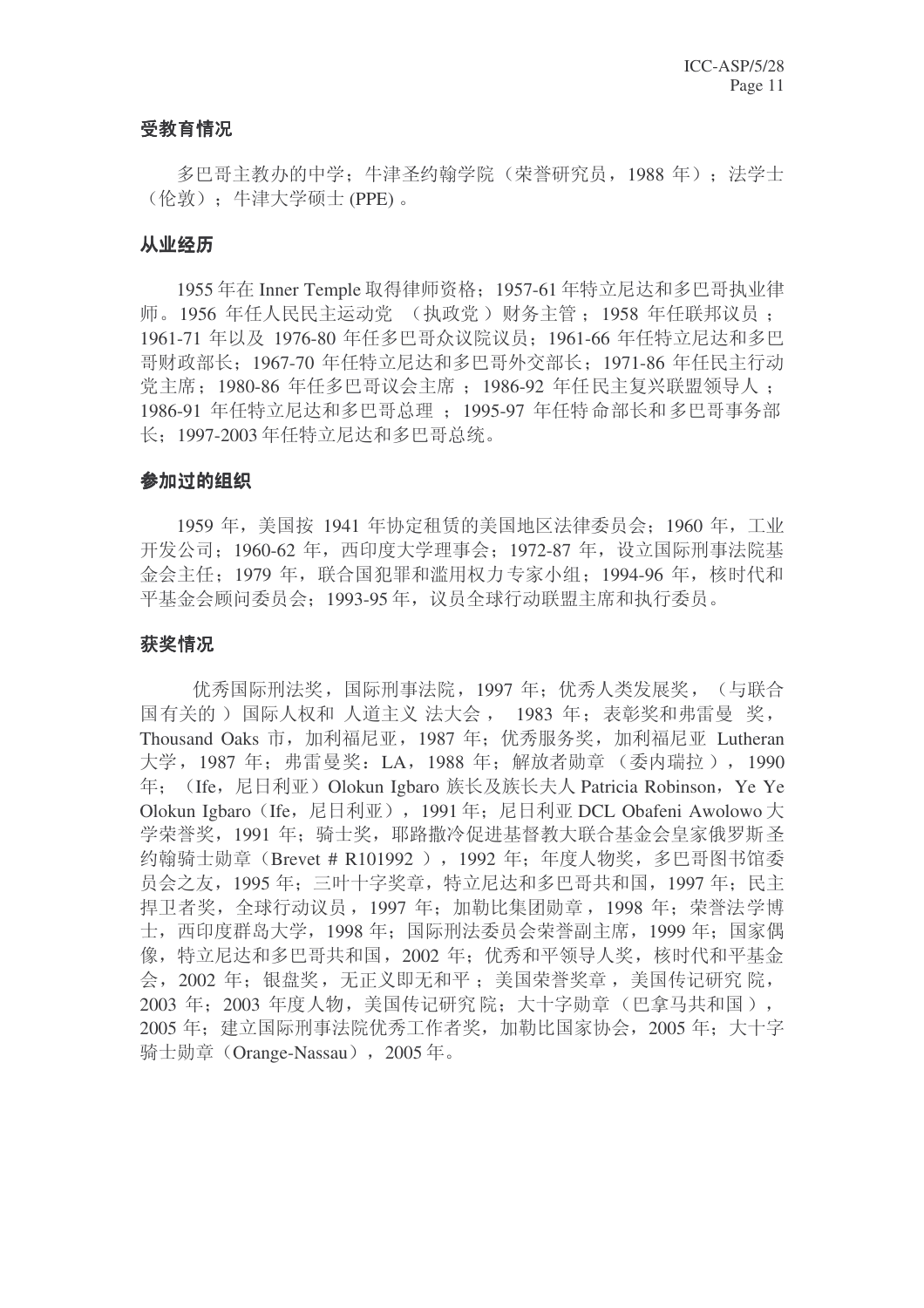# 出版物

*The New Frontier and the New Africa*, 1961; *Fiscal Reform in Trinidad and Tobago, 1966; The Path of Progress*, 1967; *The Teacher and Nationalism*, 1967; *The Mechanics of Independence*, 1971; *Caribbean Man*, 1986; *Presidential Speeches and Other Essays*, 2004; numerous articles and addresses.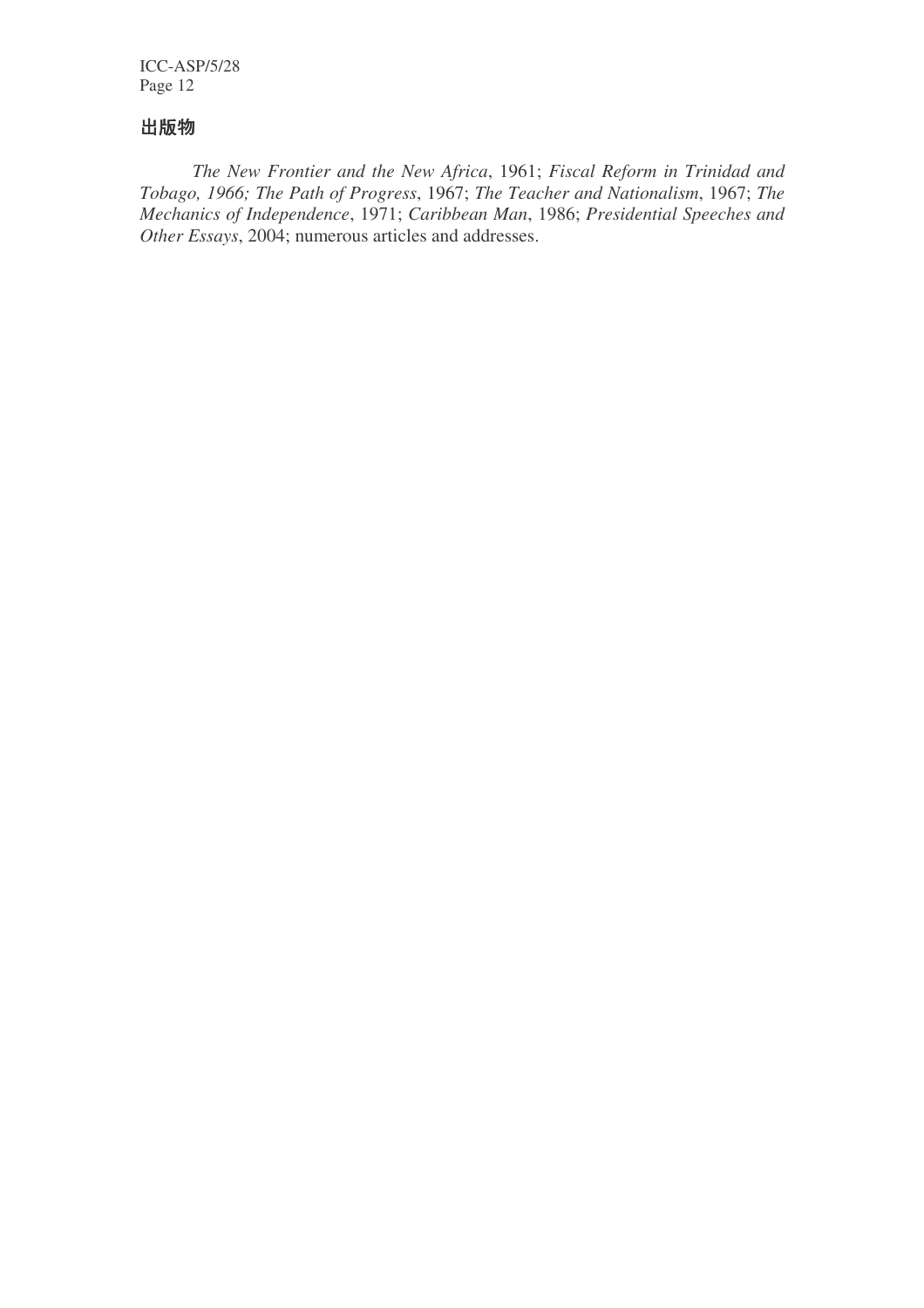#### E. 德斯蒙德·图图大主教(南非)

#### 2006年8月24日南非驻荷兰大使馆给缔约国大会秘书处的普通照会

[原件:英文]

南非共和国驻荷兰大使馆向国际刑事法院秘书处致意,并谨通知如下:南 非共和国政府决定提名德斯蒙德·图图大主教再次参加国际刑事法院被害人信 托基金理事会的选举。

大使馆代表南非政府骄傲地提名南非真相 与和解委员会前主席, 诺贝尔和 平奖得主图图大主教担任此职。

南非共和国政府相信, 图图大主教为人极其廉洁公正, 信誉无暇可击, 将 能够继续对被害人信托基金的目标和宗旨做出宝贵贡献。

南非政府还认为, 特别是考虑到在国际刑事法院检察官目前主要 就非洲情 势讲行起诉的情况下更需要支持被害人和筹集资源,因此大主教的国际声誉和 同情心将有利于易受伤害的证人。

贿本照会附上德斯蒙德 · 图图大主教的简历。

#### 资历说明

德斯蒙德 · 图图, 1931 年诞生于南非克莱克斯多普, 父亲是教师, 母亲是 家佣工人。他12 岁时在约翰内斯堡的索法亚镇遇见了基督教圣公会的牧师特雷 弗•赫德尔斯顿神父。特雷弗•赫德尔斯顿很早就公开抨击 种族隔离制度, 后 来对年轻的德斯蒙德·图图产生了深远的影响。

图图大主教从约翰内斯堡 班图中学毕业之后, 继承父业, 选择了教书这个 职业。他在比勒陀利亚班图师范学院获得他的教师证书, 在南非大学攻读文学 士学位。他先在约翰内斯堡班图中学教书,一年后转到克鲁格斯多普的蒙希维 尔中学,工作了三年。就是在这儿,他与他的妻子利娅结婚。他们现有三个女 儿、一个儿子和几个第三代。

1958 年, 由于推行班图教育, 图图大主教决定投身于南部非洲教省教会 的神职,并成为罗塞顿维尔圣彼得神学院的圣职候选人。1960年年他获得了神 学传道资格, 1961年被委任为约翰内斯堡的牧师。

此后不久, 图图大主教进入联合王国伦敦大学深造, 在当地牧区担任兼 职助理牧师的同时,获得了神学学士和神学硕士学位。1967年他回到南非, 任职于艾丽斯联邦神学院,并成为哈雷堡大学的附属教堂牧师。

1970 年, 他转到博茨瓦纳、莱索托和斯威士兰大学, 在神学系担任讲 师。此后,他作为世界基督教协讲会设在肯特的神学院教育基金助理主任, 又在联合王国逗留了一段时间。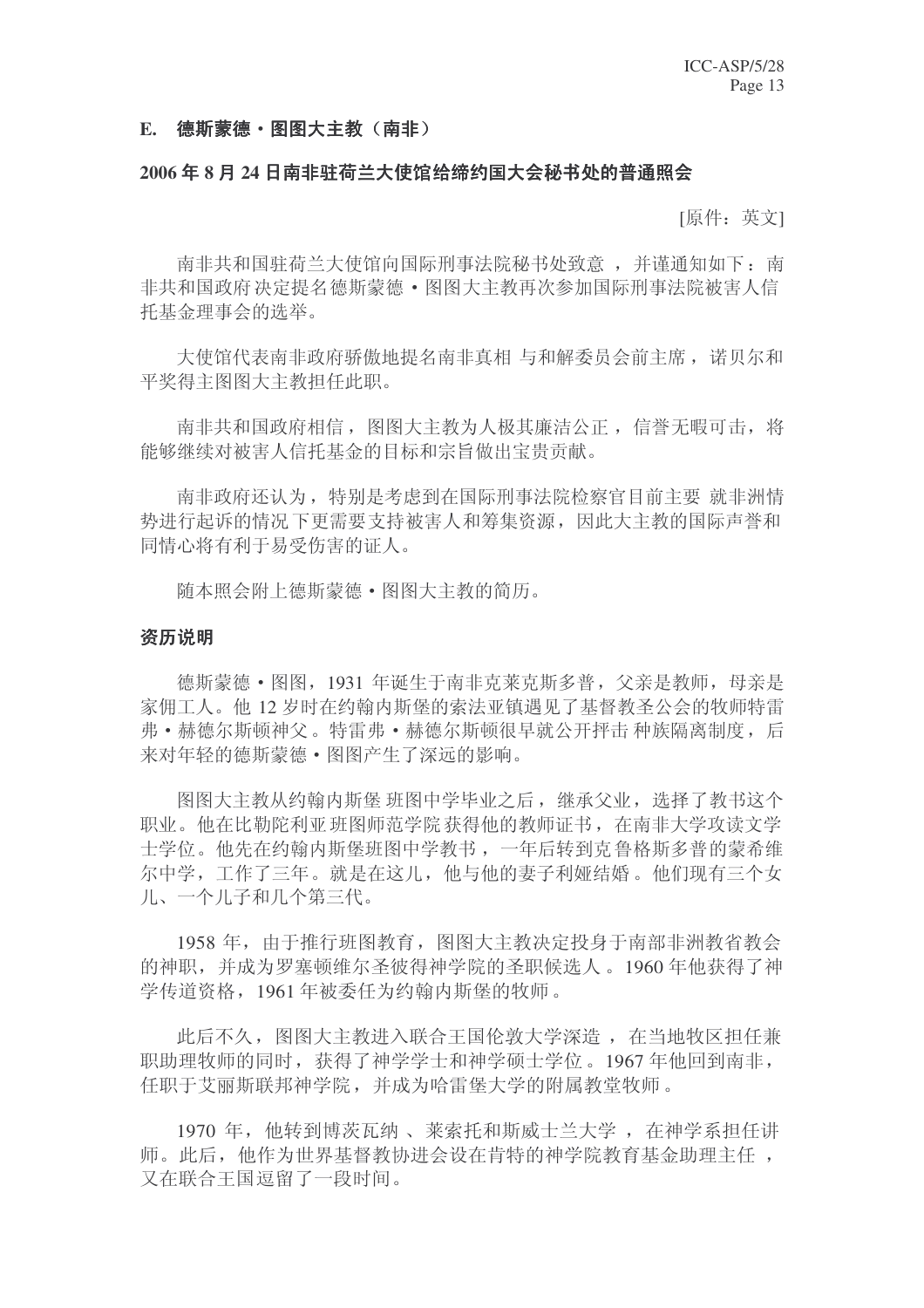1975 年, 德斯蒙德 · 图图成为约翰内斯堡圣玛丽大教堂的教长, 但不久 即当选为莱索托的主教。此时, 南非因 1976 年索韦托暴动而处于动乱之 中, 图图大主教经人劝说离开了莱索托教区, 担任南非基督教理事会秘书 长。正是在 1978 年至 1985 年担任这个职务期间, 图图大主教成了一个国家 和国际人物。

南非基督教理事会代表着除荷兰新教和天主教教会以外的南非所有主要 基督教教会(但天主教教会是南非基督教理事会的正式观察员)。南非基督 教理事会致力于普世教会事业, 承诺履行教会的社会责任。它最优先重视的 是公正和调解。作为秘书长, 图图大主教全身心地投入来实现这些目标。在 他的领导下, 南非基督教理事会成了南非精神和政治生活中的一支重要力 量, 表达了千百万基督教徒的理想和愿望。南非基督教理事会在向种族隔离 制度的受害者提供援助方面发挥了作用。

图图大主教直言不讳, 反对不公正的种族隔离制度, 因此, 不可避免地 深深卷入争议之中。南非政府多年来拒绝给他签发国外旅行护照 , 直到 1982年迫于国内和国际压力,才取消了这一限制。图图大主教成了在南非为 公正与种族和解而战的领袖,他的名字就代表南非基督教理事会。1984年, 他荣获诺贝尔和平奖, 从而使他对南非种族正义事业的贡献得到承认。

1985 年, 图图大主教当洗为约翰内斯堡大主教。任上, 他竭力填补南非 基督教圣公会白人和黑人信徒之间的鸿沟。 他担任约翰内斯堡 大主教的时间 不长,因为 1986 年他即当选为开普敦大主教。基督教圣公会选他担任开普 敦大主教是相信他能成为教会的精神领袖,同时也表示信任他对南非种族正 义的执着追求。1987年,他当选为全非教会会议主席。同年,他还当选为伦 敦金斯学院研究员,并担任西开普省大学校长直至今日。

在 1990 年解除对非洲人国民大会和其他政治组织的禁止之前, 图图大主教 的许多批评者不管他断然否认, 还是预言他将从政。但迄今他从未谋取过任何 政治职务。相反,他成了向民主过渡中的主要斡旋人和调解人。

1995 年, 纳尔逊·曼德拉总统任命图图大主教为南非真相与和解委员会主 席。设立真相与和解委员会的目的是调查 1960 年至 1994 年总统就职这一时期 内严重违反人权的事件。图图大主教和他的委员会同事们于 1998 年 10 月向总 统提交了委员会的报告。

1996年6月图图大主教从开普敦大主教一职引退, 但从 1996年7月起被称 为荣誉大主教(荣誉称号)。1998 年 10 月, 他去亚特兰大的埃默里大学休公 假,并应邀担任坎德勒神学院的威廉·坎农神学教授直至2000年7月。

图图大主教现已正式退休, 在开普敦他家附近开设了一家私人办事处。

他拥有许多大学的荣誉学位,其中包括哈佛大学、牛津大学、剑桥大学、 哥伦比亚大学、耶鲁大学、埃默里大学、鲁尔大学、肯特大学、阿伯丁大学、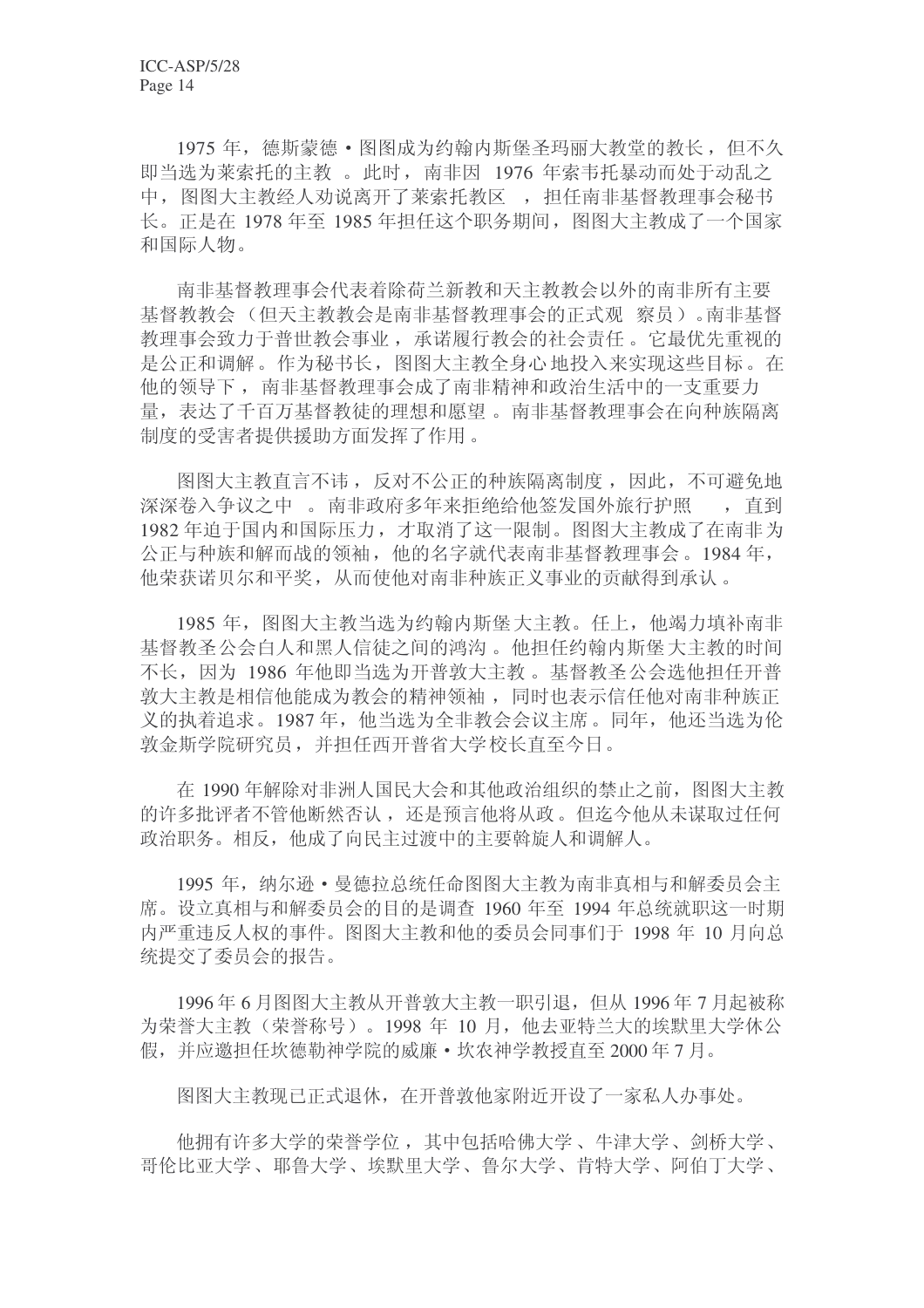悉尼大学、(瑞士)弗里堡大学、开普敦大学、威特沃特斯兰德大学和南非大 学。他荣获过许多奖品和奖状。除了诺贝尔奖外, 最主要的有曼德拉总统颁发 的功勋服务勋章(金质)、为褒奖其为基督教圣公会所作的杰出贡献而授予的 坎特伯雷大主教奖、(奥纳西斯基金会的)雅典娜奖、人类一家金质奖章、墨 西哥阿兹特克(勋章级)奖章、小马丁·路德·金非暴力和平奖以及悉尼和平 奖。

他的著作,《没有宽恕就没有未来》,荣获美利坚合众国神学书商协会颁 发的年度最佳书籍奖。2001 年 12 月, 该书获得意大利罗马理事会颁发的山德 罗•奥诺弗里奖。

图图大主教接受了马萨诸塞州剑桥圣公会神学院的邀请, 2002 年 1 月至 5 月担任该神学院的访问教授。

1990 年前, 图图大主教因大力伸张社会正义而成为一个争议人物。而今, 人们把他视作能在和解中起重要作用的老一代政治家和最清正 廉明的道德倡导 者。

图图大主教是希望的象征,其影响所及,远远超出教会和南部非洲。正是 这样的背景以及在担任南非真相与和解委员会主席期间获得 的援助被害人的经 历,才使他能够在第一任理事会成员期间为被害人信托基金的目的和宗旨做出 了宝贵的贡献。

在此期间, 图图大主教也特别通过提高被害人信托基金的 知名度, 使捐助 者关注被害人信托基金并鼓励他们为基金捐款而为建立被害人信托基金做出了 相当大的贡献。

因此, 图图大主教的国际声誉和同情心将继续有助于易受伤 害的证人, 尤 其是因为国际刑事法院检察官目前主要针对非洲 的情势讲行起诉, 因而更加需 要给被害人以支持并筹集资源。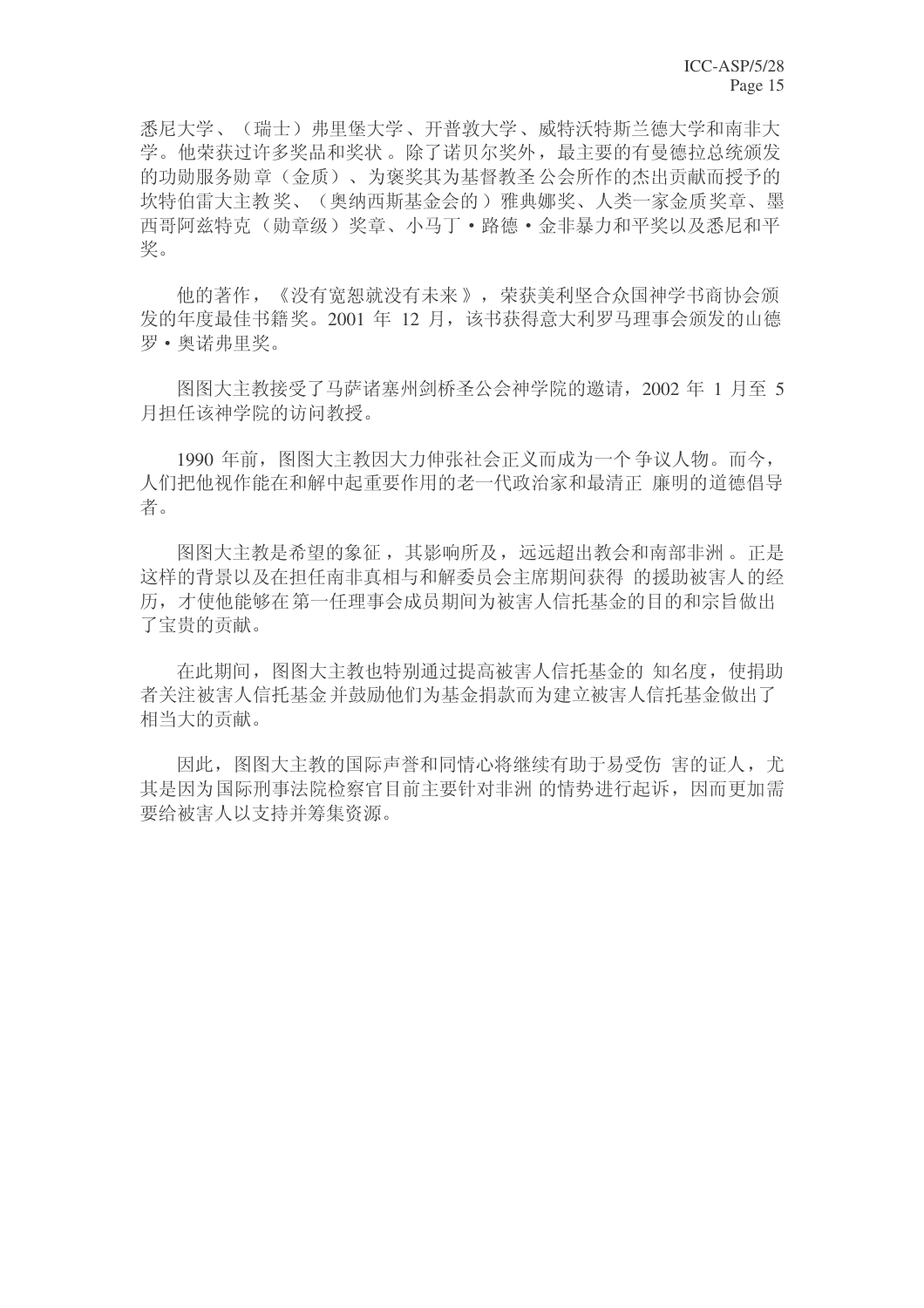## F. 西蒙·维尔女士(法国)

## 2006年8月24日法国驻荷兰大使馆给缔约国大会秘书处的普通照会

[原件: 法文]

法国驻荷兰大使馆向国际刑事法院缔约国大会秘书处致意, 并就 2006 年 6 月 5 日的 ICC-ASP/5/S/10 号普通照会通知如下: 法兰西共和国政府决定再次提 名西蒙 · 维尔女士为候选人, 参加大会第五届会议期间的选举, 竞选援助法院 管辖权内犯罪的被害人及其家属的信托基金理事会成员。

随附简历表明, 法兰西共和国政府前国务部长兼卫生部长、欧洲议会前议 长 (1979-1982年)、法官西蒙 • 维尔女士如 2002年9月9日 ICC-ASP/1/Res.7 号决议第6段所述, 品格高尚、清正廉明, 具有协助严重犯罪被害人的能力。

在过去三年中,她担任了援助法院管辖权内 的犯罪被害人及其家属的信托 基金理事会主席, 在此期间, 西蒙·维尔女士通过她不容置疑的慷慨奉献, 自 始至终表现出了她对这一机构成功运 作的重大问题的高度重视 。实际上,西 蒙•维尔女士通过强调这一机制的高度创新特性以及它在被害人中唤起的巨大 希望,不知疲倦地促进人们对信托基金的深刻人道主义憧憬。西蒙 • 维尔女士 孜孜不倦地工作,以确保被害人的尊严得到应有的尊重,这就特别需要承认他 们是被害人, 甚至是在法院的司法诉讼程序称他们为被害人之前, 而且需要提 高基金的独立性和道德标准。

还应当注意到, 西蒙·维尔女士发挥了特别积极的作用, 努力使缔约国大 会能够提供基金运 作所需要的资源, 尽管其条例获得通过的时间较晚, 对此她 曾在大会第四届会议上的发言中表示遗憾。还应当看到, 西蒙 • 维尔女士所具 有的高尚道德无疑已对吸引捐款做出了重大贡献, 2006年4月26日捐款总额招 讨了 150 万欧元(包括认捐的数额)。西蒙·维尔女士期待着再次当选, 她再 次表示决心看到基金最终以能体现出建立基金时的精神的方式第一次做出具体 的行动。

#### 资历说明

在尼斯公立中学接受中等教育。

被流放到奥斯维辛-比克瑙, 后来到贝尔根-贝尔森(1944年4月-1945年5 月)。

巴黎政治学院法学士。

1956年: 通过了法官考试。

1957年2月: 被任命为司法部监狱管理局法官。

1959年: 国际刑法学会会员, 以国家代表身份担任。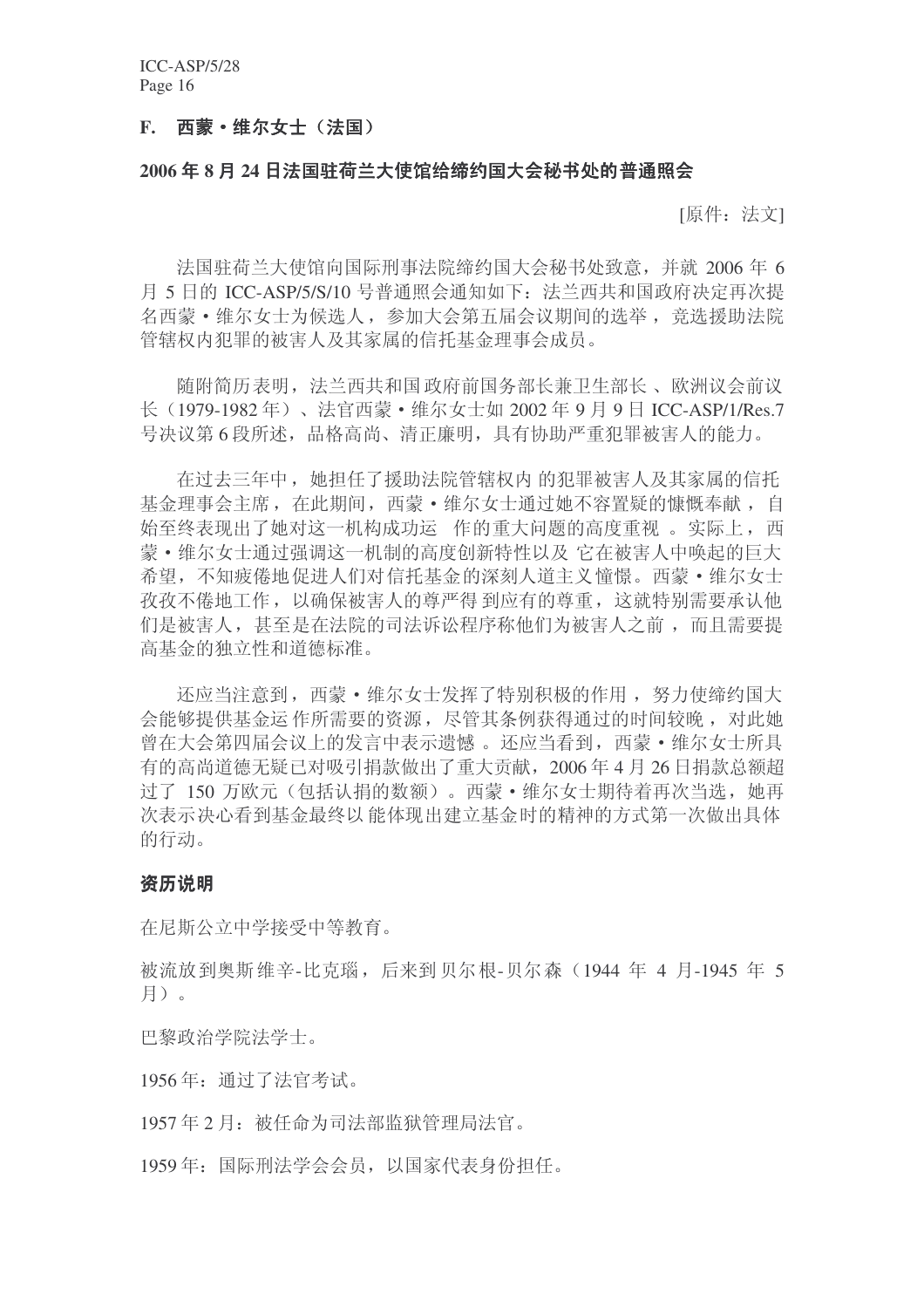1959 年: 被法国司法部长埃德蒙 · 米歇尔委派调查被关在阿尔及利亚各监狱中 已判死刑和长期徒刑犯人的情况。

1964 年: 被任命为民事和司法局主管立法事务的副局长, 以此身份参加民法改 革(家庭法: 父母权力、亲子关系、未成年人和无法律行为能力的成年人的监 护权)。

1838 年精神病患者收容法改革委员会秘书和收养问题审查委员会秘书。被司法 部长富瓦耶先生委派拟订收养法草案(1966年法律)。

1969年: 司法部长勒内·普莱文先生办公室技术顾问, 负责处理民事诉讼。

1970-1974年5月: 被共和国总统任命为法官高级委员会秘书。被司法部长委派 担任欧洲理事会负责起草欧洲成年年龄公约和欧洲自然亲子关系公约的专家委 员会成员。

1971 年: 被共和国总统任命为法国无线电和电视事务局董事会成员, 以国家代 表身份出任。

1972年: 法国基金董事会成员。

1974年5月-1976年: 被吉斯卡尔·德斯坦总统任命为卫生部长。

1976-1979 年 7 月: 卫生和社会安全部长。

1977-1981 年: 核电能源信息委员会主席。

1979年6月: 为法国民主联盟参加欧洲议会第一次直接普选的候选人名单上第  $-\mathcal{N}$ 

1979年: 当选欧洲议会议长 (1979年至1982年)。

1982-1984 年: 欧洲议会法律委员会主席。

1983-1986年: 国际人道主义问题独立委员会成员, 该委员会由联合国支持并由 约旦的哈桑亲王担任主席。

1984 年 6 月: 保卫共和联盟一法国民主联盟参加欧洲各次选举的候选人名单上 第一人,再次当选欧洲议会成员。

1984-1989年: 欧洲议会自由、民主和改革小组主席。

1987年: 欧洲环境年法国委员会主席。

1988-1993年: 创立法国环境委员会并担任主席(按1901年非盈利社团法)。

1989 年: 欧洲电影电视年欧洲指导委员会主席(欧洲共同体和欧洲委员会举 办)。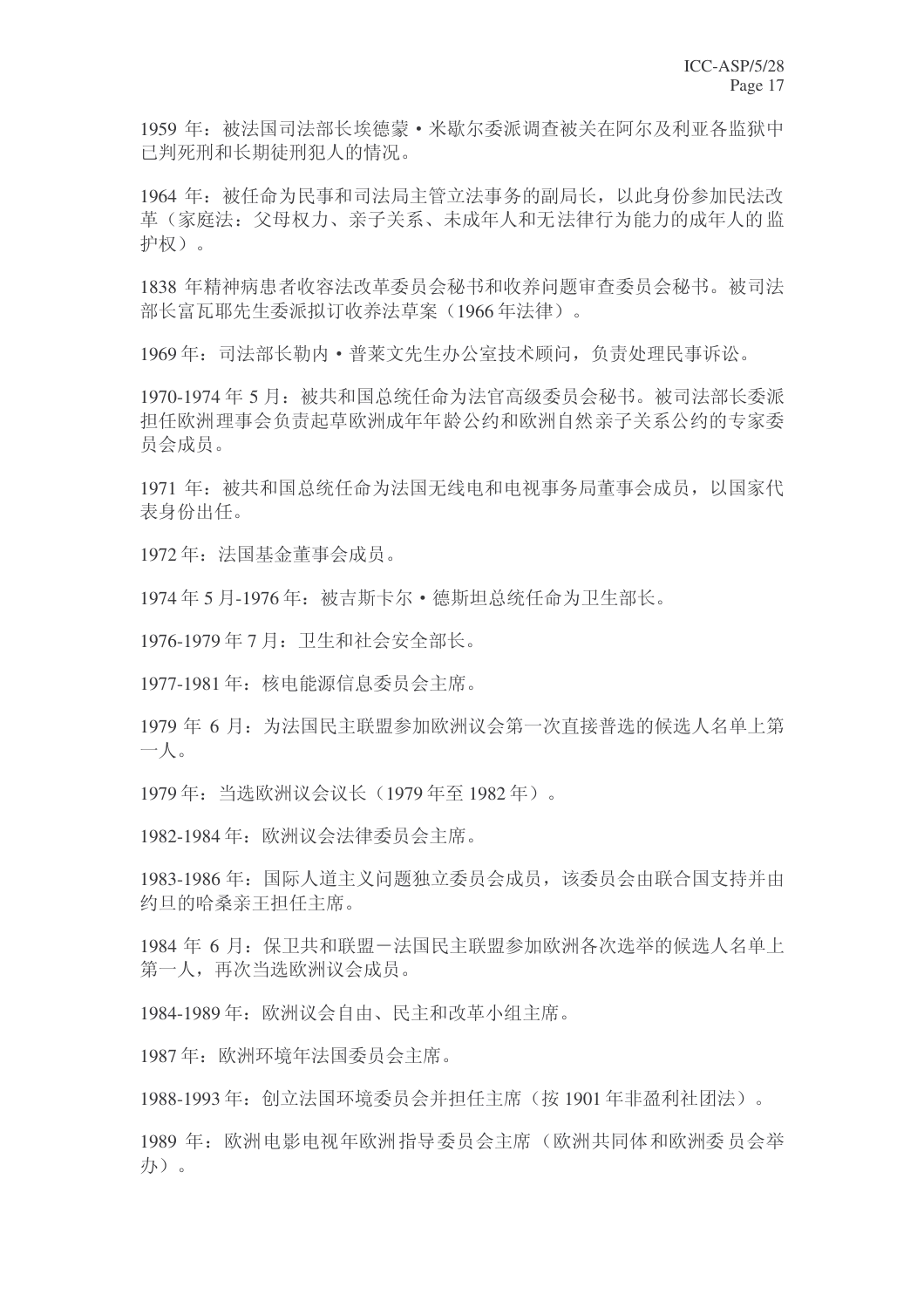1991-1992 年: 世界卫生组织委派编写(提交 1992 年 6 月在里约举行的环发会 议的) "卫生、发展与可持续环境"报告独立委员会主席。

1992年12月: 联合国(粮农组织/卫生组织召开的)国际营养会议主席。

1993 年被任命为社会、卫生和城市事务部国务部长 (1993 年 4 月-1995 年 5 月)。

1995-1996年: 巴尔干问题独立委员会主席。(柏林阿斯彭研究所和卡内基国际 和平基金合办)。

1996 年: 由布鲁塞尔欧洲经济委员会主席设立、讨论欧洲经济共同体内人员自 由流动问题的"高级小组"主席。

1997-1998年: 一体化高级委员会主席。

1998年2月: 由参议院议长勒内·蒙诺里先生任命为宪法委员会成员。

1998 年 7-8 月: 由联合国秘书长任命为知名人士小组成员, 负责收集有关阿尔 及利亚局势的信息。

2001年: Shoah 纪念基金会主席。

2003-2006年: 援助法院管辖权内犯罪被害人及其家属的信托基金理事会主席。

#### 荣誉

#### 法兰西勋章:

监狱管理奖章、教化奖章、 国家骑士勋章

#### 各类外国勋章包括:

不列颠帝国二级荣誉勋章(1997年9月)。

### 大学名誉博士:

普林斯顿大学(美国, 1975年) 魏茨曼学院(以色列, 1976年) 巴依兰大学(以色列, 1980年) 耶鲁大学 (美国, 1980年) 剑桥大学 (英国, 1980年) 爱丁堡大学(英国, 1980年)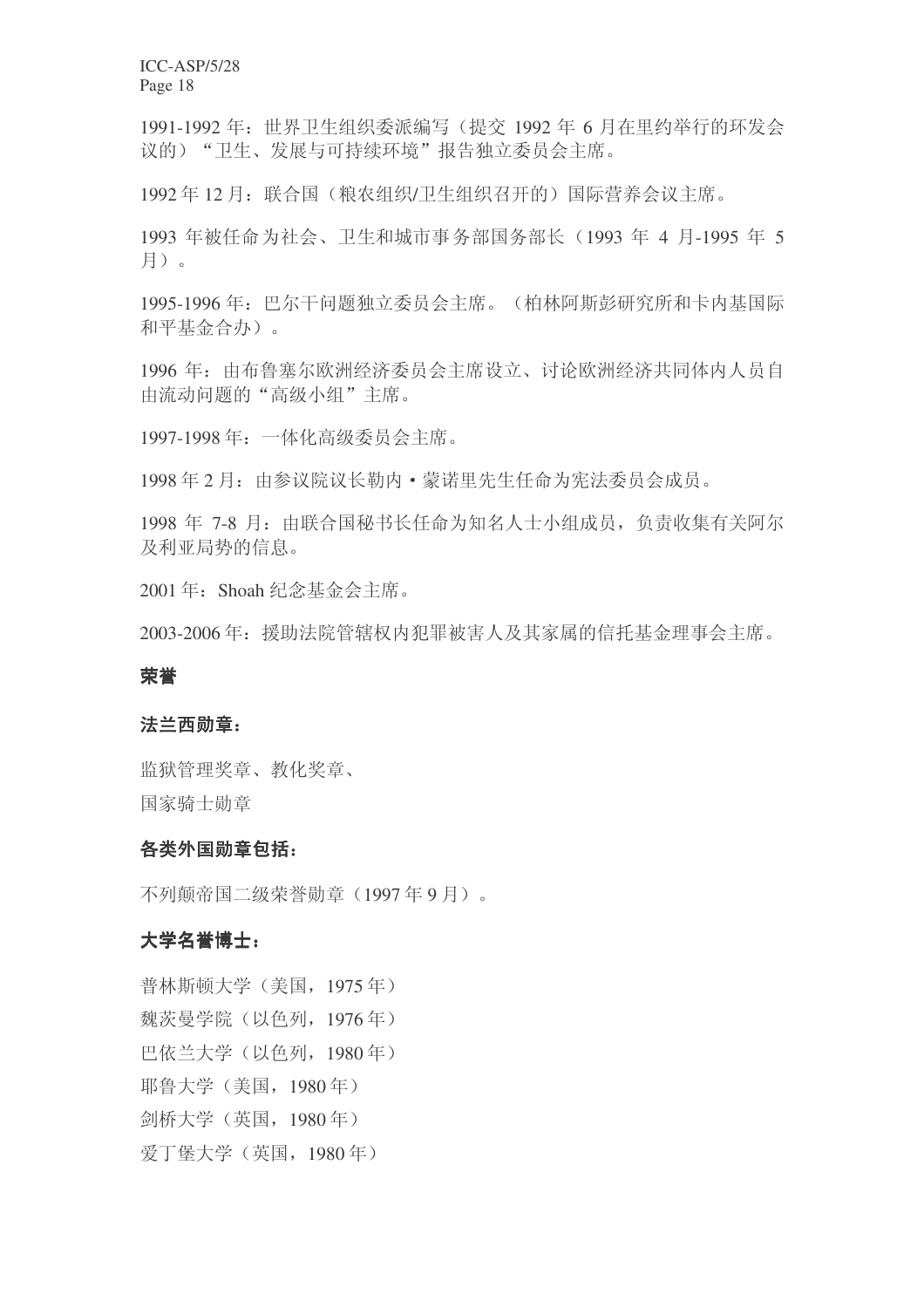乔治敦大学(美国, 1981年) 乌尔比诺大学(意大利, 1981年) 纽约耶希华大学(美国, 1982年) 萨塞克斯大学(英国, 1984年) 布鲁塞尔自由大学(比利时, 1984年) 布兰代斯大学(美国, 1989年) 格拉斯哥大学(英国, 1995年) 宾夕法尼亚大学(美国, 1997年)。

# 获奖情况

Monismanie 奖 (瑞典, 1978年) Onassis 基金会雅典奖 (希腊, 1980年) Charlemagne 奖 (德国, 1981年) Louise Weiss 基金会 Louise Weiss 奖 (斯特拉斯堡, 1981年) Jabotinsky 奖 (美国, 1983年) "天天干劲"奖(巴黎, 1984年) 自由特别奖一埃莉诺·罗斯福和富兰克林·罗斯福基金会(米德尔堡, 1984年) Fiera di Messina 奖 (1984年) "活遗产"奖(圣迭戈, 1987年) Johanna Lowenherz  $\frac{1}{2}$  (Neuwied, 1987  $\pm$ ) Thomas Dehler 奖 (慕尼黑, 1988年) Klein 基金会奖(费城) 杜鲁门和平奖(耶路撒冷, 1991年) Giulietta 奖 (维罗纳, 1991年) Atlantida 奖 (巴塞罗那, 1991年) Obiettivo Europa 奖 (米兰, 1993年) Henrietta Szold 奖 (迈阿密, 1996年) Stresemann 协会金质奖章 (美因茨, 1993年) B'nai Brith 金质奖章 (华盛顿, 1993年) 世界卫生组织"人人享有健康"金质奖(1997年)